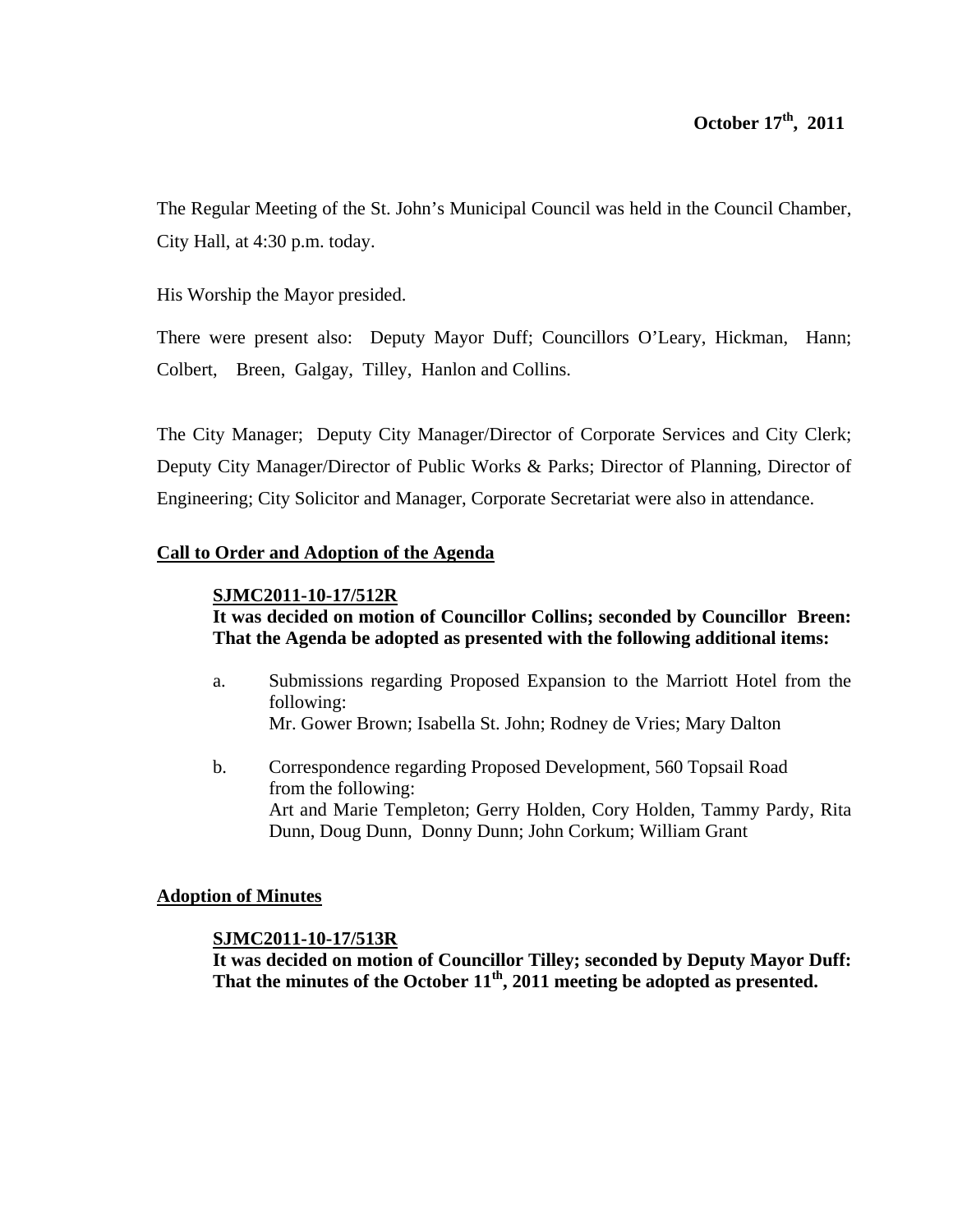# **Public Hearings**

# **(1) Public Hearing Report dated October 6, 2011**

Councillor Hickman presented a public hearing report dated October 6, 2011 which was held to provide opportunity for public review and comment on the application submitted by Harbour View Inns Inc. to construct an extension to the Marriott Hotel located on Duckworth Street. The proposed hotel extension is to be constructed at the northeast corner of the intersection of Duckworth Street and Cochrane Street. Councillor Hickman noted that the main objections/concerns expressed were in relation to the proposed pedway. He indicated he would like to see an detailed engineering analysis conducted on whether a tunnel would be feasible.

Council considered a memorandum dated October 6, 2011 from the Director of Planning regarding the application.

Councillors Hickman and O'Leary, though supportive of the proposed extension to the Marriott Hotel, stated their objection to the proposed overhead pedestrian walkway to link the existing hotel to the proposed hotel extension, which they feel will detract from the historic nature of the downtown and would be precedent setting. They also spoke of the need for a policy governing pedways within the heritage district. Deputy Mayor Duff, who also objects to the proposed overhead link, reminded members of Council that on June 28, 2011 Council approved the proposed overhead pedestrian walkway, as well as the building design elevations. Council upon reviewing the minutes of the October 6, 2011 public meeting Council is now asked to determine if it is prepared to grant approval for the proposed extension to the Marriott Hotel.

# **SJMC2011-10-17/514R**

**Following discussion, it was moved by Councillor Galgay; seconded by Councillor Hanlon: That approval in principle be granted to the proposed extension to the Marriott Hotel, Duckworth Street/Cochrane Street subject to the following conditions:**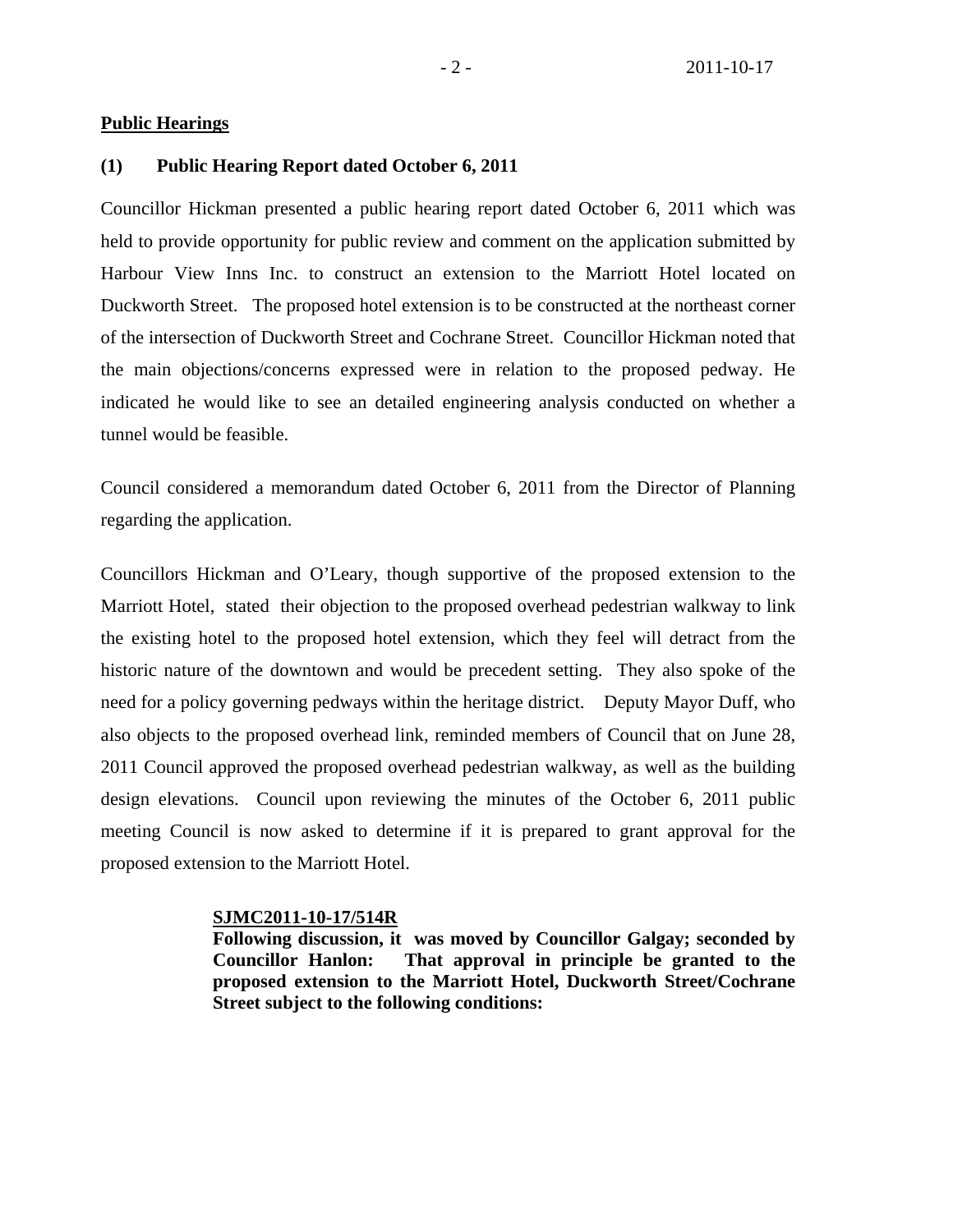- **a. The construction of the hotel extension must be undertaken in accordance with the land use assessment report prepared by the PHB Architects Group Inc. dated August 11, 29011 and as presented at the public meeting held on October 6, 2011;**
- **b. The submission by the applicant of detailed site, site-servicing and building plans for the review and approval by City staff; and**
- **c. The hotel extension must satisfy all applicable requirements of the St. John's Development Regulations, the City's Commercial Maintenance By-law and the applicable requirements of the City's Departments of Engineering, Building and Property Management, Public Works and Parks and Planning including the applicable requirements for off-street parking.**

# **The motion being put was carried with Councillors O'Leary and Hickman dissenting.**

# **2. Public Hearing Report dated October 12, 2011**

Councillor Hickman presented a public hearing report dated October 12, 2011 which was held to provide an opportunity for public review and comment on the application submitted by Redwood Management Limited to rezone property located at Civic Number 560 Topsail Road from the Residential Low Density (R1) Zone to the Apartment Medium Density (A2) Zone to allow the construction of a 5-storety residential condominium building with 50 units.

In this regard, Council considered a memorandum dated October 14, 2011 from the Director of Planning.

# **SJMC2011-10-17/515R**

**It was moved by Councillor Hickman; seconded by Councillor Tilley: That staff be directed to proceed with the rezoning of the application site to the A2 Zone, and adopted-in-principle, the following Resolutions for St. John's Municipal Plan Amendment Number 98, 2011 and St. John's Development Regulations Amendment Number 522, 2011, subject to the issuance of a Provincial Release from the Department of Municipal Affairs against Provincial interests and policies:**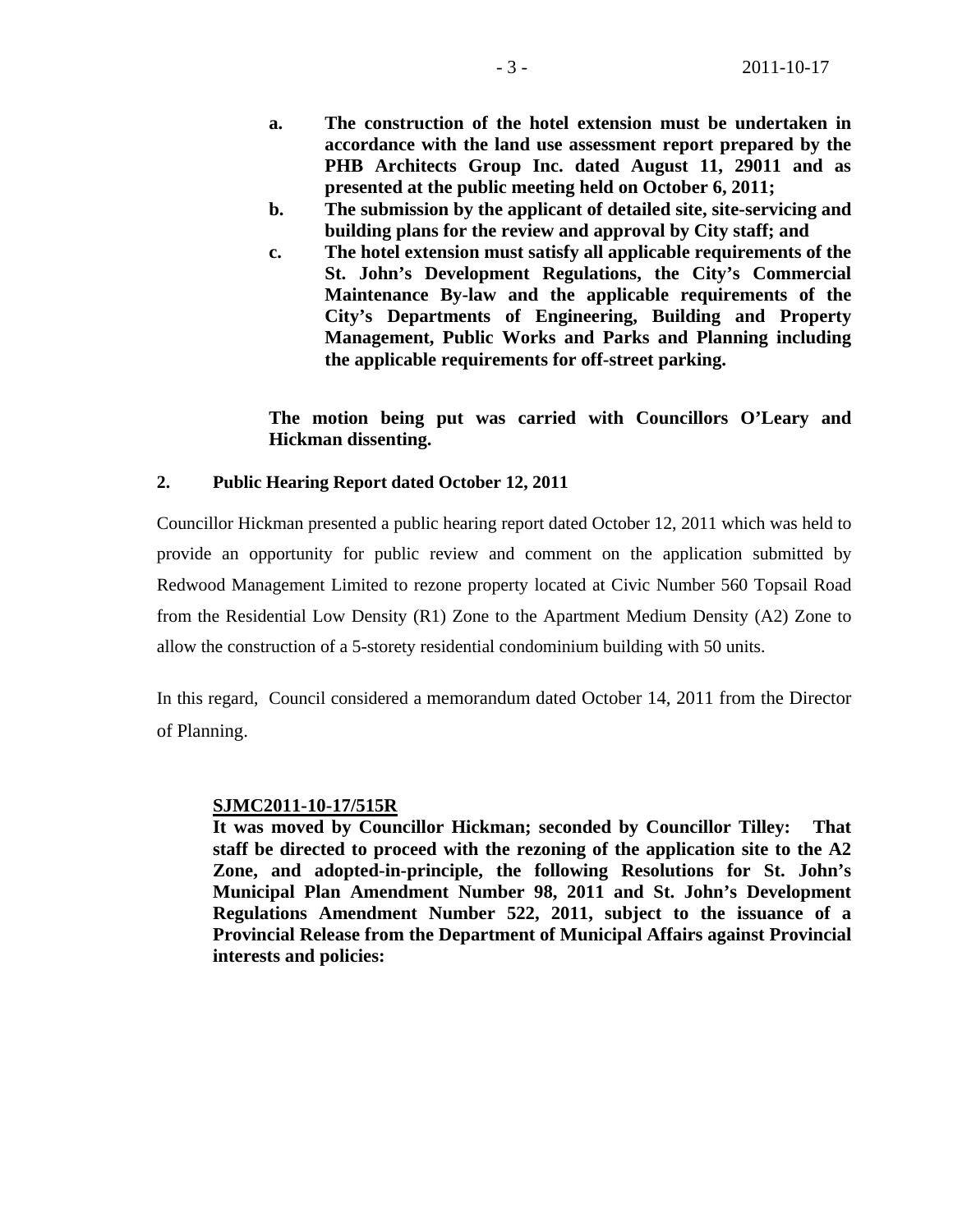# **RESOLUTION ST. JOHN'S MUNICIPAL PLAN AMENDMENT NUMBER 98, 2011**

**WHEREAS** the City of St. John's wishes to allow the construction of a four (4) storey residential condominium building at the property located in the area of Civic Number 560 Topsail Road.

**BE IT THEREFORE RESOLVED** that the City of St. John's hereby adopts the following map amendment to the St. John's Municipal Plan in accordance with the provisions of the Urban and Rural Planning Act:

# **Redesignate properties in the area of Civic Number 560 Topsail Road from the Residential Low Density Land Use District to the Residential Medium Density Land Use District as shown on Map III-IA attached.**

**BE IT FURTHER RESOLVED** that the City of St. John's requests the Minister of Municipal Affairs to register the proposed amendment in accordance with the requirements of the Urban and Rural Planning Act, 2000.

**IN WITNESS THEREOF** the Seal of the City of St. John's has been hereunto affixed and this Resolution has been signed by the Mayor and the City Clerk on behalf of Council this  $17<sup>th</sup>$  day of October, 2011.

**Mayor** 

**City Clerk**

 $\overline{a}$ 

**Provincial Registration** 

**\_\_\_\_\_\_\_\_\_\_\_\_\_\_\_\_\_\_\_\_\_\_\_\_\_\_\_\_\_\_** 

**\_\_\_\_\_\_\_\_\_\_\_\_\_\_\_\_\_\_\_\_\_\_\_\_\_\_\_\_\_\_** 

I hereby certify that this Amendment has been prepared in accordance with the Urban and Rural Planning Act, 2000.

\_\_\_\_\_\_\_\_\_\_\_\_\_\_\_\_\_\_\_\_\_\_\_\_\_\_\_\_\_\_\_\_\_\_\_\_\_\_\_\_\_\_\_\_\_\_\_\_\_\_\_ **MCIP**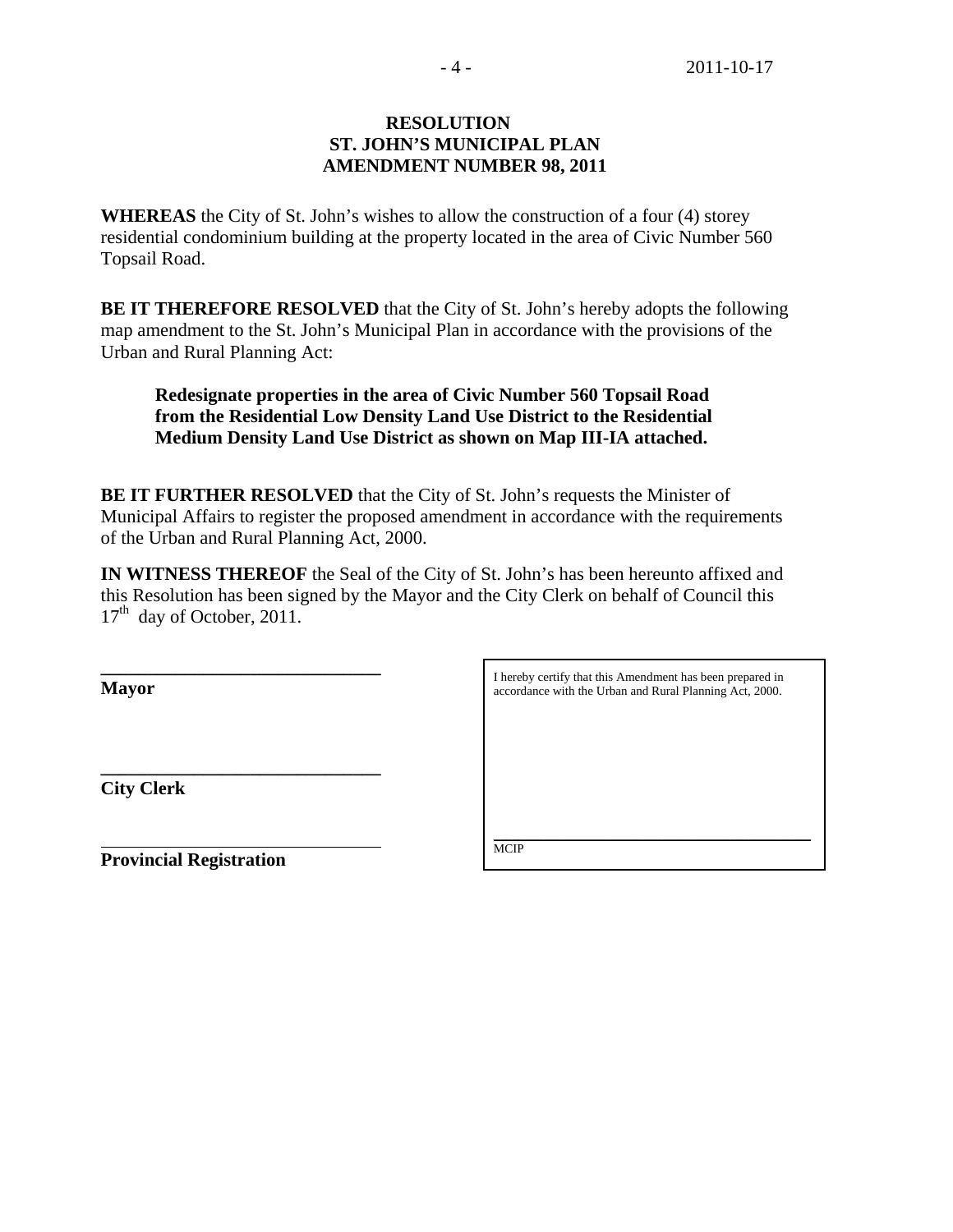| RENEWS STREET<br><b>RLD</b><br><b>RLD</b><br>FERENLARD STREET EAST<br>FERMILLISE STREET<br><b>RLD</b><br>SERATAND STREET                                                                                                                                                                     | THOMAS STREET<br>TOPSAIL ROAD<br><b>RLD</b><br><b>STREET</b><br>BROOKFIELD ROAD<br><b>RLD</b><br>REID:<br><b>RLD</b>                                                                                                                |
|----------------------------------------------------------------------------------------------------------------------------------------------------------------------------------------------------------------------------------------------------------------------------------------------|-------------------------------------------------------------------------------------------------------------------------------------------------------------------------------------------------------------------------------------|
| <b>CITY OF ST. JOHN'S</b><br><b>MUNICIPAL PLAN</b><br>Amendment No. 98, 2011<br>[Map III-1A]<br>AREA PROPOSED TO BE REDESIGNATED FROM<br>RESIDENTIAL LOW DENSITY (RLD) LAND USE DISTRICT TO<br>RESIDENTIAL MEDIUM DENSITY (RMD) LAND USE DISTRICT<br><b>560 TOPSAIL ROAD</b><br><b>Mayor</b> | 2011 10 13 SCALE: 1:2000<br>CITY OF ST. JOHN'S<br>DEPARTMENT OF PLANNING<br>I hereby certify that this amendment<br>has been prepared in accordance with the<br><b>Urban and Rural Planning Act.</b><br>M.C.I.P. signature and seal |
| <b>City Clerk</b>                                                                                                                                                                                                                                                                            |                                                                                                                                                                                                                                     |
| <b>Council Adoption</b>                                                                                                                                                                                                                                                                      | <b>Provincial Registration</b>                                                                                                                                                                                                      |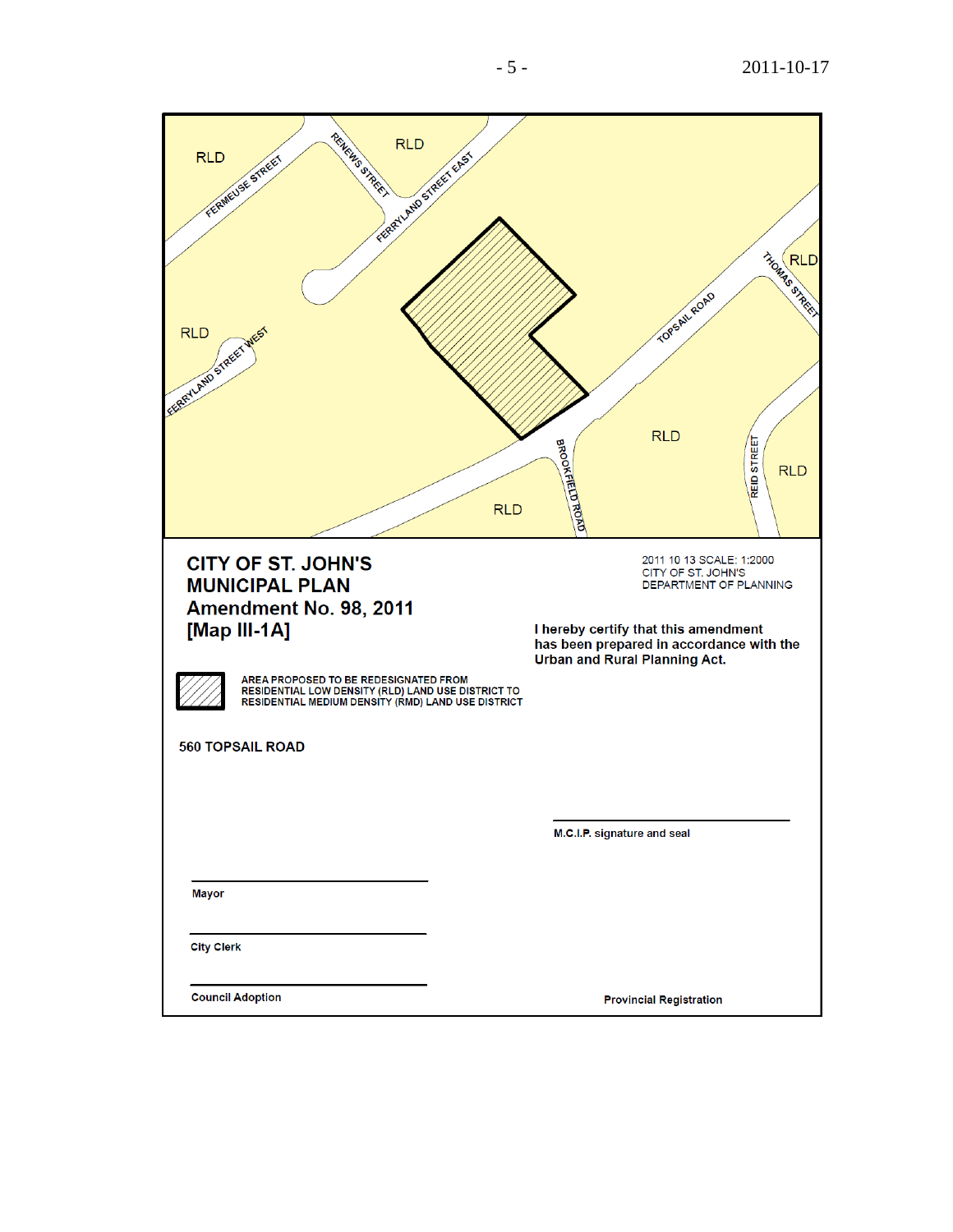# **RESOLUTION ST. JOHN'S DEVELOPMENT REGULATIONS AMENDMENT NUMBER 522, 2011**

**WHEREAS** the City of St. John's wishes to allow the construction of a four (4) storey residential condominium building at the property located in the area of Civic Number 560 Topsail Road.

**BE IT THEREFORE RESOLVED** that the City of St. John's hereby adopts the following map amendment to the St. John's Development Regulations in accordance with the provisions of the Urban and Rural Planning Act.

# **Rezone properties in the area of Civic Number 560 Topsail Road from the Residential Low Density (R1) Zone to the Apartment Medium Density (A2) Zone as shown on Map Z-1A attached.**

**BE IT FURTHER RESOLVED** that the City of St. John's requests the Minister of Municipal Affairs to register the proposed amendment in accordance with the requirements of the Urban and Rural Planning Act, 2000.

**IN WITNESS THEREOF** the Seal of the City of St. John's has been hereunto affixed and this Resolution has been signed by the Mayor and the City Clerk on behalf of Council this  $12<sup>th</sup>$  day of October, 2011.

**Mayor** 

**City Clerk**

I hereby certify that this Amendment has been prepared in accordance with the Urban and Rural Planning Act, 2000.

 $\overline{a}$ 

\_\_\_\_\_\_\_\_\_\_\_\_\_\_\_\_\_\_\_\_\_\_\_\_\_\_\_\_\_\_\_\_\_\_\_\_\_\_\_\_\_\_\_\_\_\_\_\_\_\_\_ **MCIP** 

**Provincial Registration** 

**\_\_\_\_\_\_\_\_\_\_\_\_\_\_\_\_\_\_\_\_\_\_\_\_\_\_\_\_\_\_** 

**\_\_\_\_\_\_\_\_\_\_\_\_\_\_\_\_\_\_\_\_\_\_\_\_\_\_\_\_\_\_**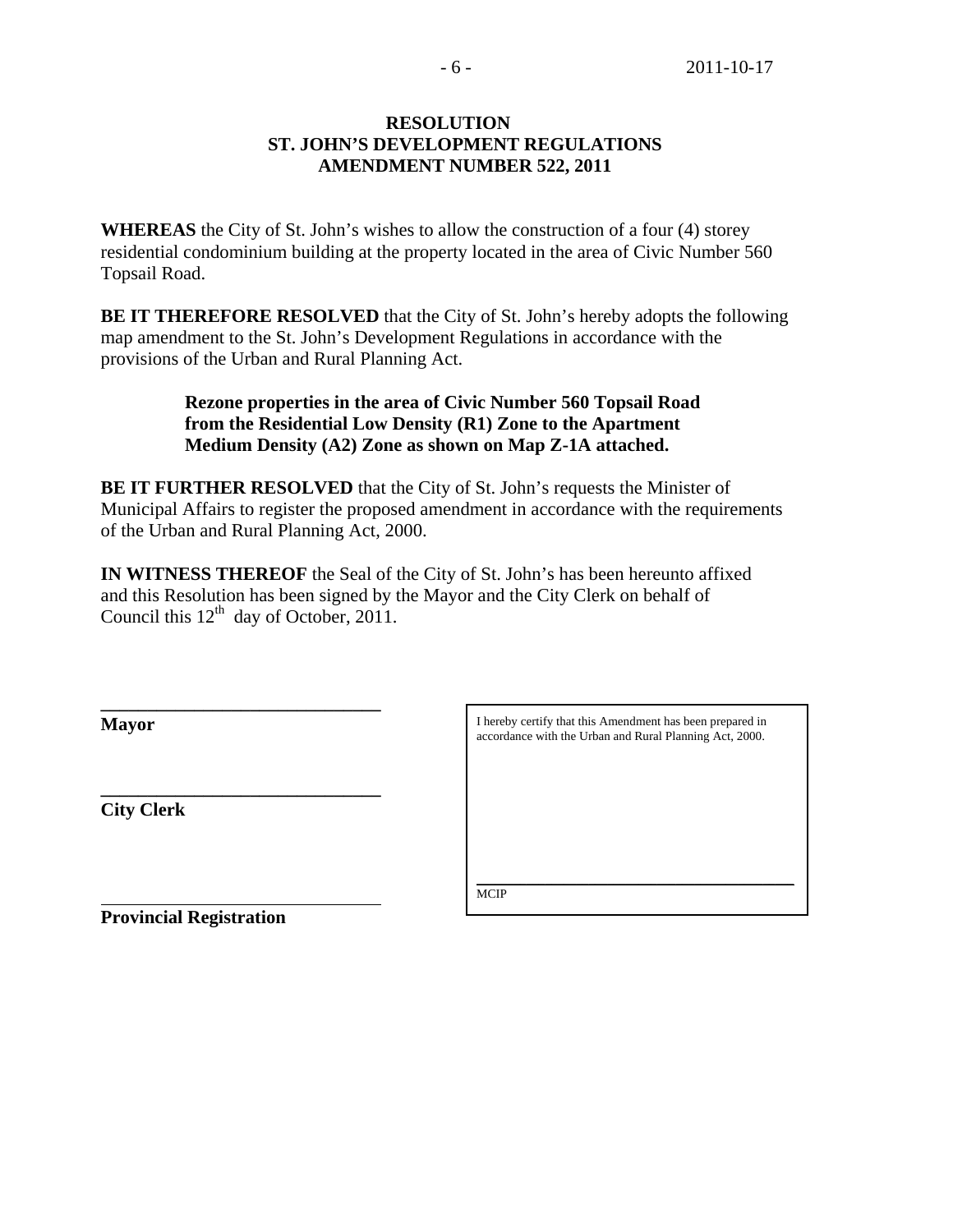| O<br>RENTING STREET<br>R <sub>1</sub><br>FERRELL MOSTREE EAST<br>FERNIEUSE STREET<br>R <sub>1</sub><br>SERRYLAND STREET<br>R <sub>1</sub>                                                                                                                                     | THOMAS STREET<br>TOPSAIL ROAD<br>R <sub>1</sub><br><b>STREET</b><br>BROOKFIELD ROAD<br>R <sub>1</sub><br>REID<br>R <sub>2</sub>                                                                      |
|-------------------------------------------------------------------------------------------------------------------------------------------------------------------------------------------------------------------------------------------------------------------------------|------------------------------------------------------------------------------------------------------------------------------------------------------------------------------------------------------|
| <b>CITY OF ST. JOHN'S</b><br><b>DEVELOPMENT REGULATIONS</b><br><b>Amendment No. 522, 2011</b><br>[Map $Z-1A$ ]<br>AREA PROPOSED TO BE REZONED FROM<br>RESIDENTIAL LOW DENSITY (R1) LAND USE ZONE TO<br>APARTMENT MEDIUM DENSITY (A2) LAND USE ZONE<br><b>560 TOPSAIL ROAD</b> | 2011 10 13 SCALE: 1:2000<br>CITY OF ST. JOHN'S<br>DEPARTMENT OF PLANNING<br>I hereby certify that this amendment<br>has been prepared in accordance with the<br><b>Urban and Rural Planning Act.</b> |
| <b>Mayor</b>                                                                                                                                                                                                                                                                  | M.C.I.P. signature and seal                                                                                                                                                                          |
| <b>City Clerk</b><br><b>Council Adoption</b>                                                                                                                                                                                                                                  | <b>Provincial Registration</b>                                                                                                                                                                       |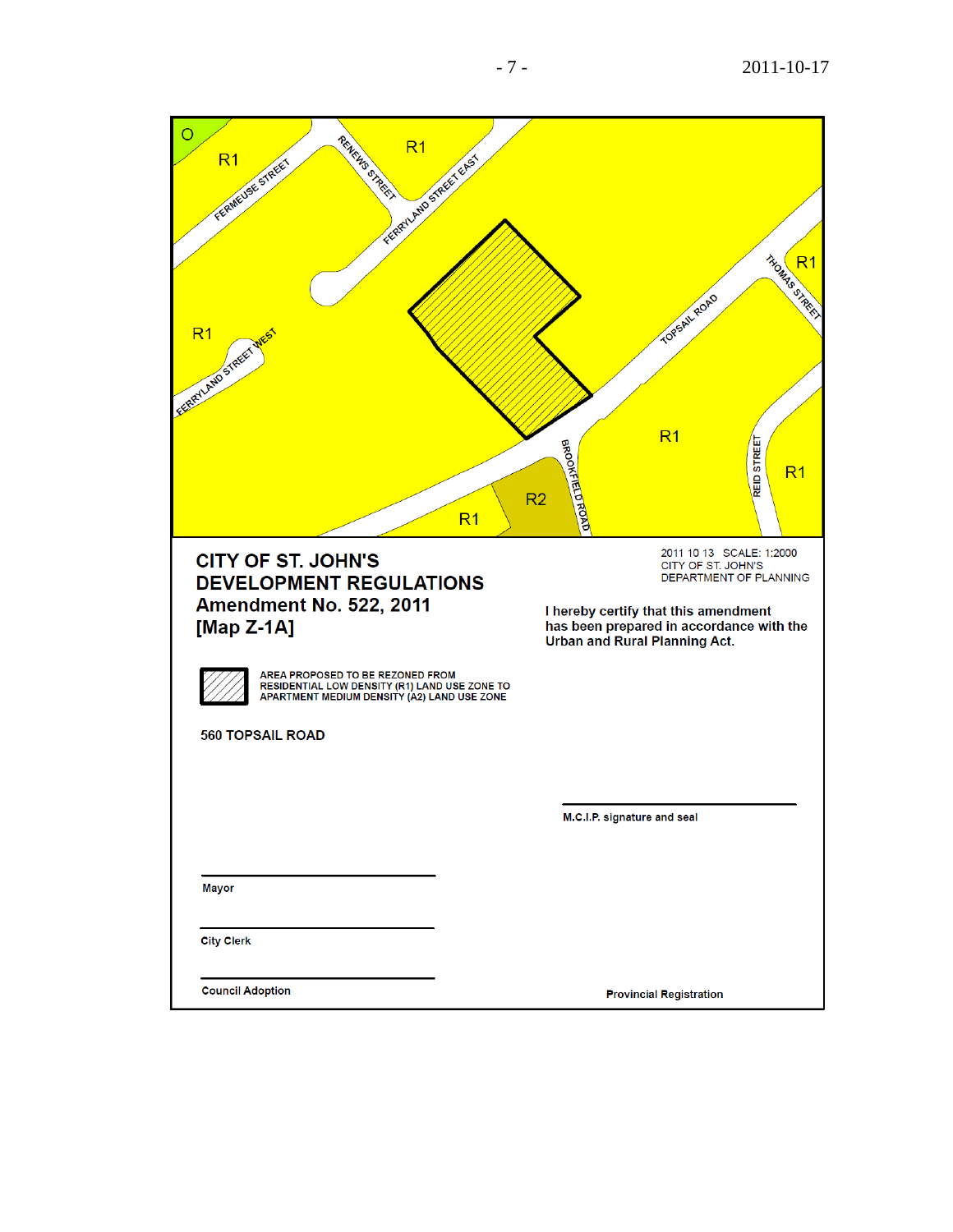Discussion ensued during which members of Council voting in favour of the motion were satisfied that the developer had taken steps to make the proposal more acceptable to the residents including widening the buffer beyond what is required; consideration of visibility from adjacent properties; maintaining trees; four storey height and minimal impact on view. Members of Council also took into consideration the demand for condominiums in the City particularly in the West end.

Councillor O'Leary objected to the motion based on a conversation with area resident Mr. Kevin Conran, 47 Ferryland Street who stated he purchased his property with the understanding that the subject property would be developed into a subdivision with single family dwellings.

# **Following discussion, the motion being put was carried with Councillor O'Leary objecting.**

# **Development Committee Report October 11, 2011**

Council considered the following Development Committee Report dated October 11, 2011:

# **RECOMMENDATION**

1. **Proposed Fifteen (15) Lot Residential Subdivision 64136 Newfoundland & Labrador Limited Silverton Street (Ward 5) Residential Low Density (R1) Zone** 

The Committee recommends that Council grant an Approval-in-Principle for the development, subject to the following conditions:

- 1) Compliance with the requirements of the Departments of Planning and Engineering
- 2) Payment of all development fees and assessments in accordance with Section 6.4 of the St. John's Development Regulations
- 3) The required building permits must be obtained from the City, prior to the commencement of any development

Robert Smart, City Manager Chair – Development Committee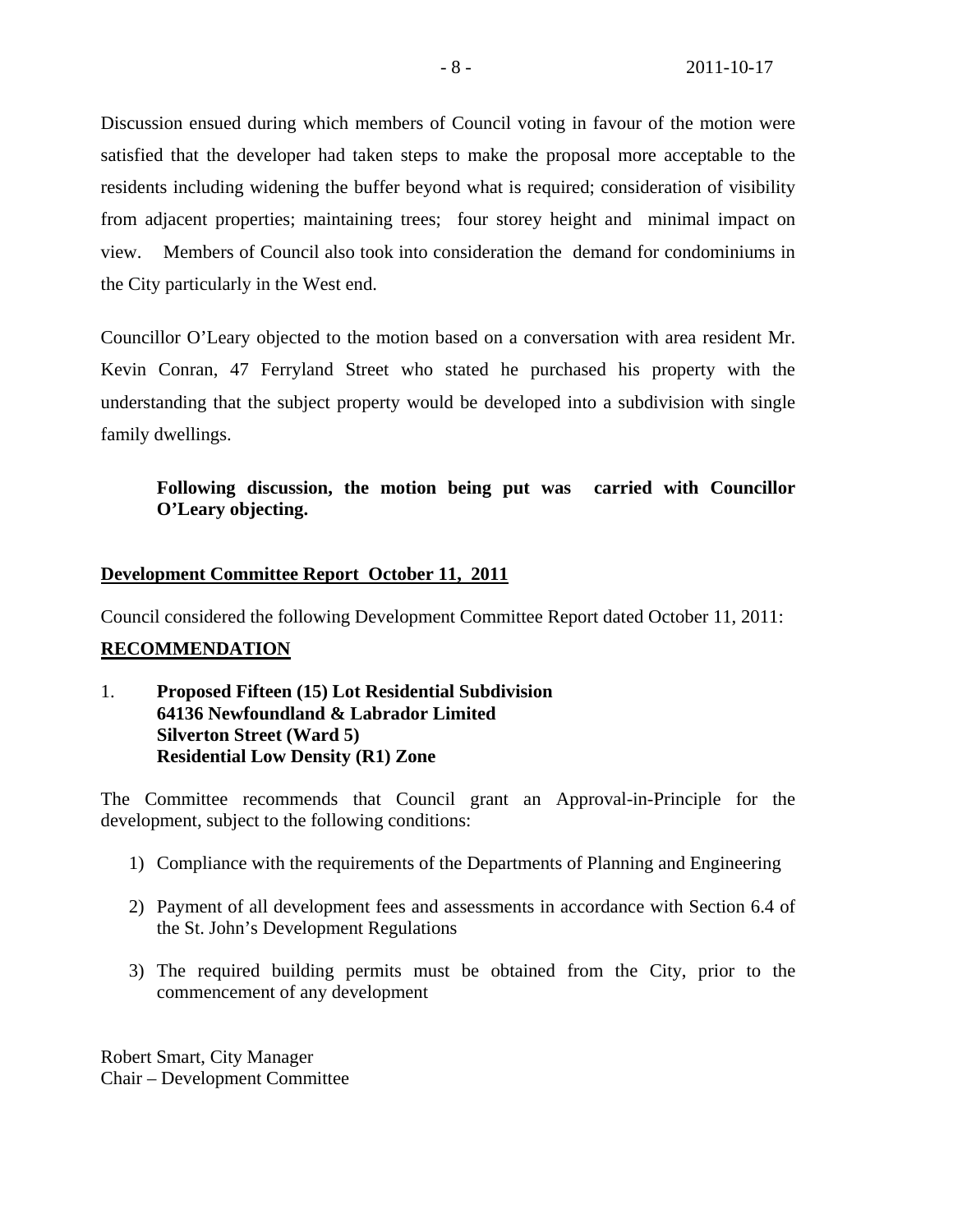# **SJMC2011-10-17/516R**

**It was moved by Councillor Hann; seconded by Councillor Collins: That the Committee's recommendation be approved.** 

# **The motion being put was unanimously carried.**

# **Public Works & Environment Standing Committee Report dated October 6, 2011**

Council considered the following Public Works & Environment Standing Committee Report

dated October 6, 2011:

**Attendees:** Councillor Hickman, Chairperson Deputy Mayor Shannie Duff Councillor Frank Galgay Councillor Bruce Tilley Councillor Sheilagh O'Leary Councillor Danny Breen Robert Smart, City Manager Brendan O'Connell, Acting Director of Public Works & Parks Walt Mills, Director of Engineering Dave Blackmore, Director of Building & Property Management Jason Sinyard, Manager of Waste Management Robin King, Transportation Engineer Derek Coffey, Manager of Budget & Treasury Phil Hiscock, Operations Assistant, Street Maureen Harvey, Recording Secretary Karen Chafe, Recording Secretary

Also present was Mr. Frank Butler, resident.

1. **Delegation from Canada Post – Winter Health and Safety Accident Prevention** The Committee met with the following delegation from Canada Post: Tyrone Gordon, Operations Manager; Paul Westcott, Health & Safety Officer; and Barb O'Connor, Supervisor of Collections & Materials. The purpose of the meeting was to discuss their concerns about the safety of Canada Post employees as they deliver mail during the winter months and how their safety can be improved by the identification and mitigation of safety risks as per Bill C-45. Canada Post, therefore, requests a consultative process with the City (as well as other municipalities and government agencies) to facilitate safer mail delivery during the winter months. A power point presentation was circulated to members, a copy of which is on file with the City Clerk's Dept.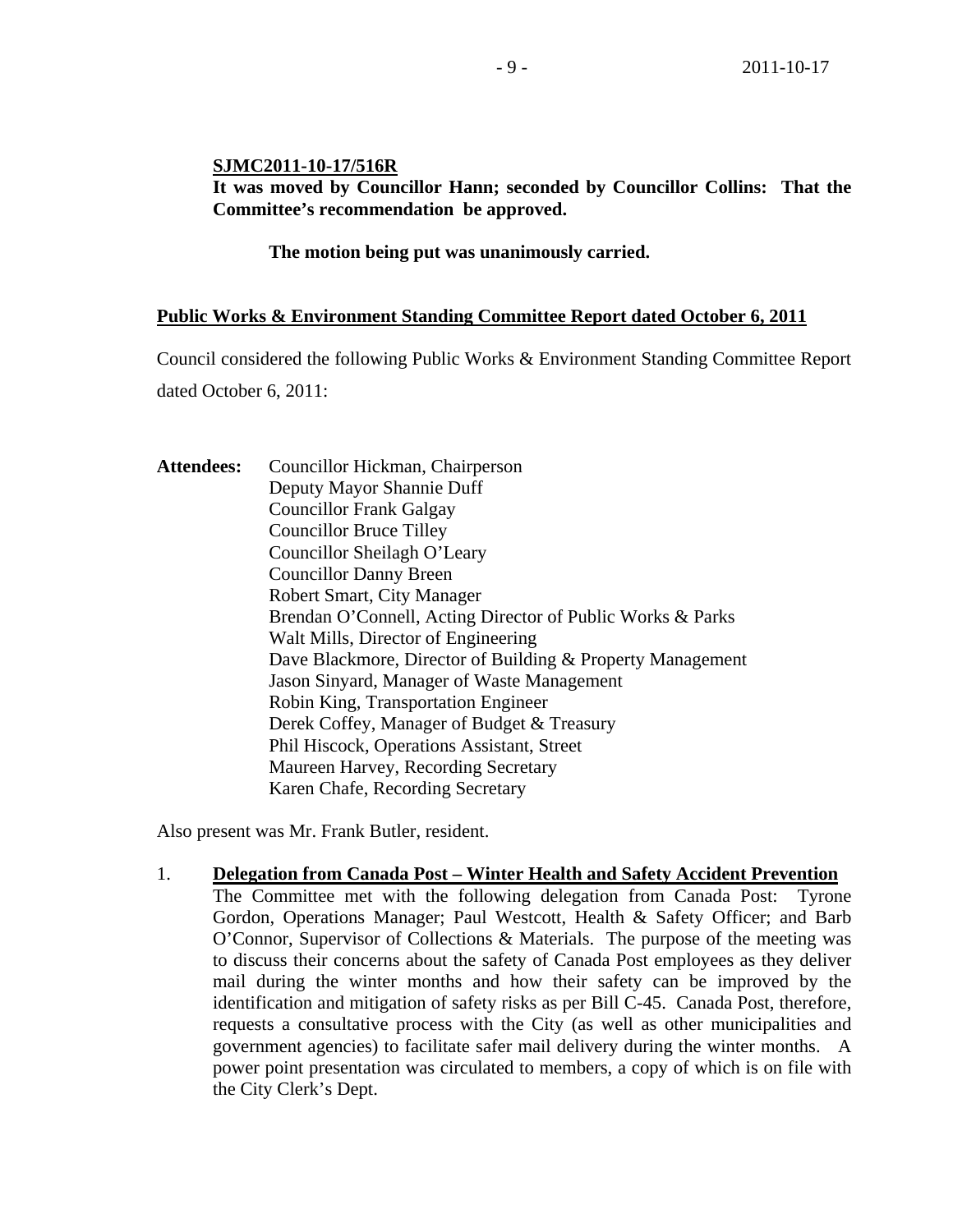Committee members though not adverse to consulting with Canada Post, did express concern about some of the mitigative tools outlined which would inconvenience residents, particularly those who are less mobile. It was also questioned why this concern is being raised right now, in light of the City's significant improvements made to winter operations, i.e. sidewalk snow clearing and investment in additional equipment.

# **The Committee agreed that the Manager of Streets and Parks would liaise with Canada Post.**

# 2. **Illegal Dumping Sites**

The Committee considered aerial photographs of problem areas where illegal dumping has occurred. Once a complaint is received and the land in question is determined to be public or crown, the City will endeavour to clean up the areas as their schedule and budget allows. It should be noted that such clean-ups are typically not budgeted.

# **The Committee recommends that staff investigate mitigative measures to offset the problem of illegal dumping and that the issue be referred for budget discussion to allocate a budget for clean up.**

# **3. Recycling Participation (CD#R2011-09-06/32)**

The Committee considered as information the attached memorandum dated October 5, 2011 from the Manager of Waste Management Division in response to the Council Directive from the Regular Meeting of September 6, 2011 whereby Councillor O'Leary relayed a suggestion made to her that the City should look at ways to encourage residents who do not recycle to become active participants in the program.

# 4. **Future Street Line Painting Activities**

The Committee considered the attached issue paper from the Department of Public Works & Parks regarding the above noted.

**The Committee recommends referral of option 2 below for budget review:** 

- **To approve operational and capital requests for future street line painting activities as follows:** 
	- o **\$214,000 to maintain status quo and add bike lanes to operation; and**
	- o **\$215,000 for new line painting machine.**

# **5. Service Evaluation Survey Results**

The Committee refers for Council's information, the attached Service Evaluation Survey Results prepared by the Dept. of Public Works & Parks for the period April – June 2011.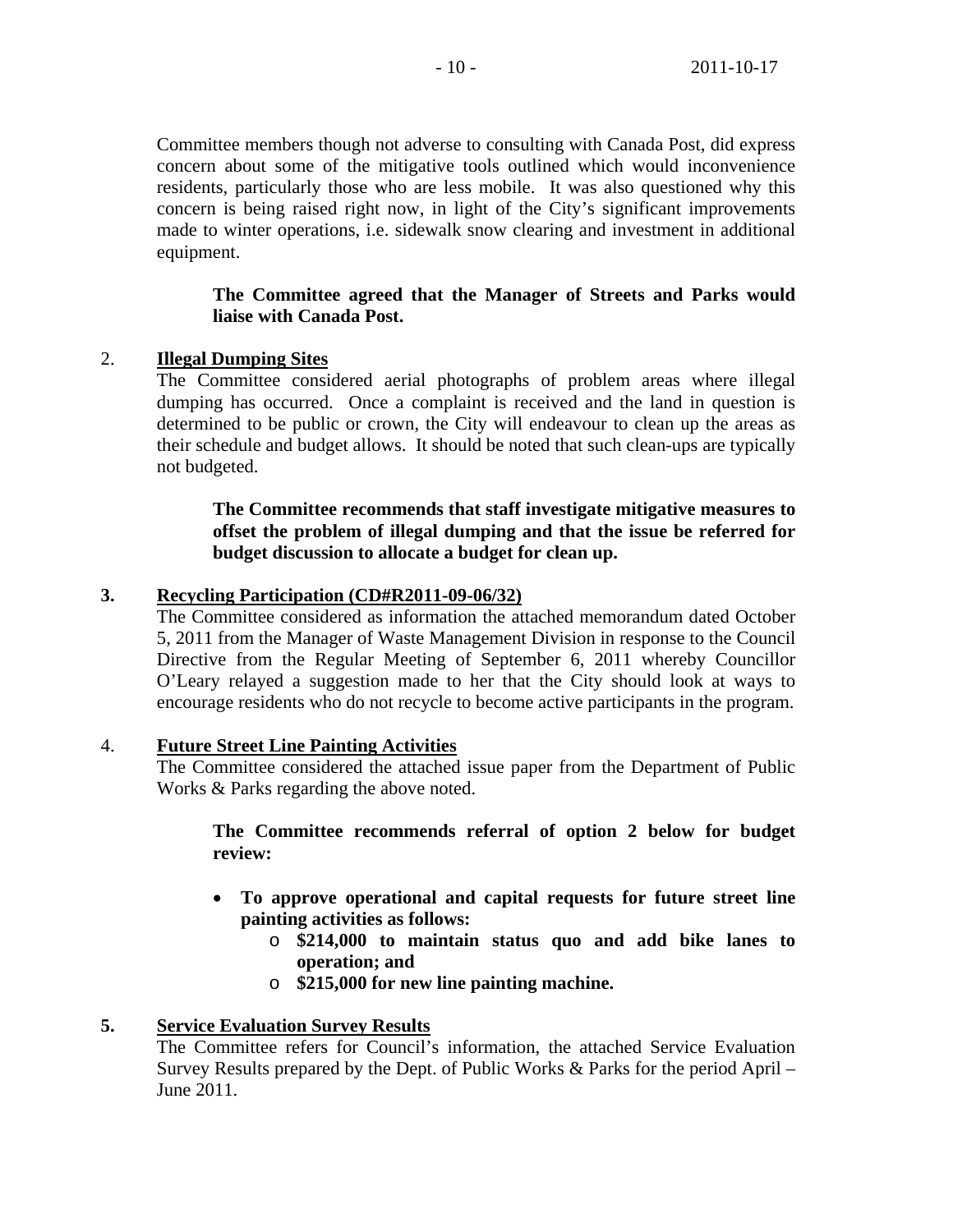# **6. Emergency Culvert Repair on Thorburn Road**

The Operations Assistant of Streets advised that there will have to be an emergency repair of two large culverts on Thorburn Road in the vicinity of Vatcher's. The approximate cost of this work is \$200,000 plus which is not budgeted, however, the work has to proceed.

# **The Committee recommends that based on the emergency status of the work, funding be allocated.**

Councillor Sandy Hickman Chairperson

# **SJMC2011-10-17/517R**

**It was moved by Councillor Hickman; seconded by Deputy Mayor Duff: That the Committee's recommendations be approved.** 

**(Councillor Galgay left the meeting during discussion on the report)** 

# **Following discussion, the motion being put was unanimously carried.**

# **Development Permits List**

Council considered as information the following Development Permits List for the period of October 7, 2011 to October 13, 2011:

# **Officer's Decision**

## **DEVELOPMENT PERMITS LIST DEPARTMENT OF PLANNING FOR THE PERIOD OF October 7, 2011 TO October 13, 2011**

| Code       | Applicant            | Application         | Location         | Ward | Development<br>Officer's Decision | Date     |
|------------|----------------------|---------------------|------------------|------|-----------------------------------|----------|
| <b>RES</b> | <b>Hamlyn Realty</b> | 3 Lot Subdivision   | Dooling's Line   |      | Approved                          | 11-10-13 |
| <b>RES</b> | John Collins         | <b>Building Lot</b> | 574 Topsail Road |      | Approved                          | 11-10-13 |
| <b>RES</b> | Doris Scannell       | 2 Building Lots     | Doyles's Road    |      | Approved                          | 11-10-12 |
|            |                      |                     |                  |      |                                   |          |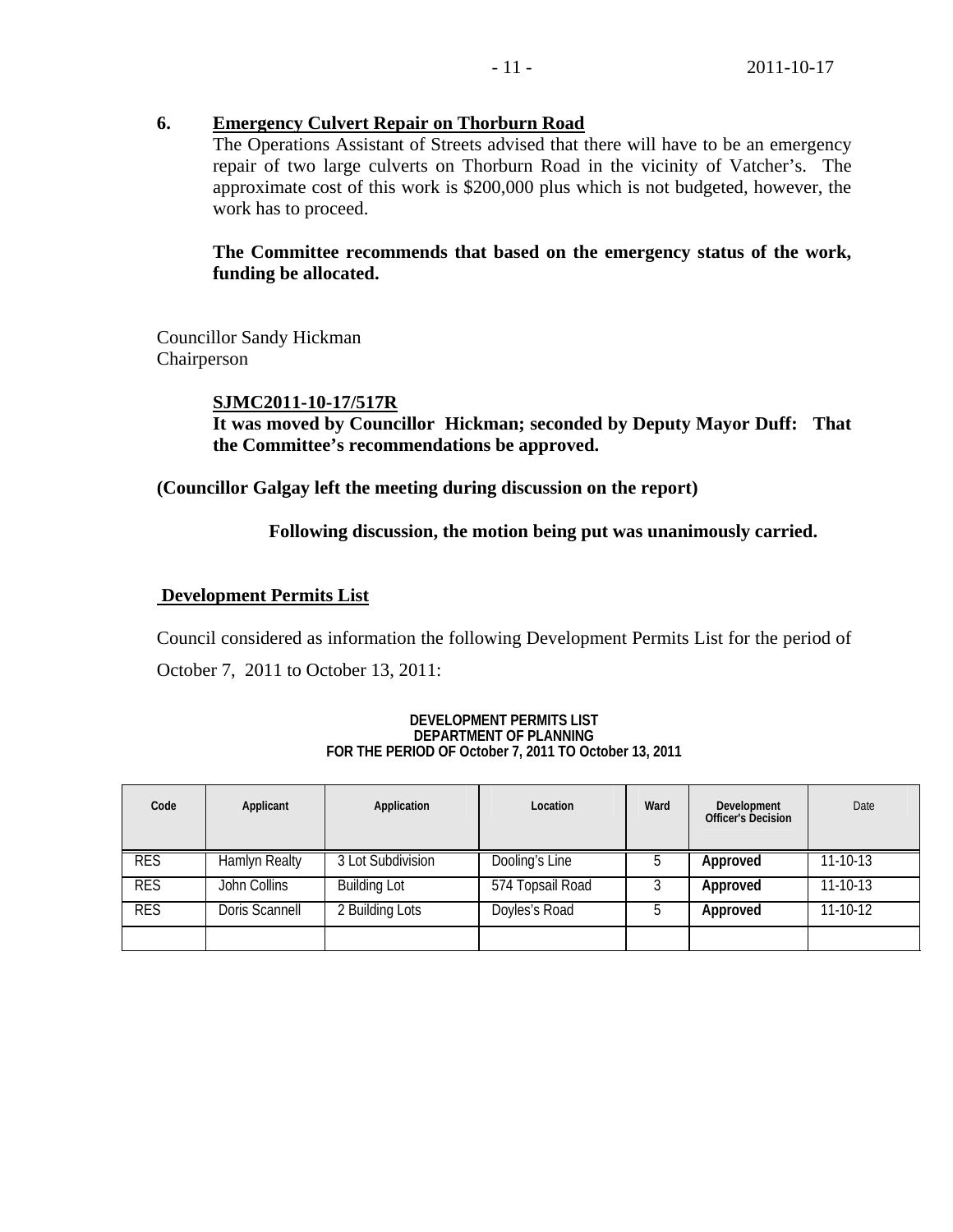| $\star$  | Code Classification:<br><b>RES-Residential</b><br><b>COM-Commercial</b><br><b>AG</b> - Agriculture<br>OT - Other                                                                                                          | <b>INST</b><br><b>IND</b> | - Institutional<br>- Industrial |
|----------|---------------------------------------------------------------------------------------------------------------------------------------------------------------------------------------------------------------------------|---------------------------|---------------------------------|
| $\pm\pm$ | This list is issued for information purposes only. Applicants have been advised in<br>writing of the Development Officer's decision and of their right to appeal any decision<br>to the St. John's Local Board of Appeal. |                           |                                 |

**Gerard Doran Development Officer Department of Planning**

2011/10/12

# **Building Permits List**

# **SJMC2011-10-17/518R**

**It was decided on motion of Councillor Tilley; seconded by Councillor O'Leary: That the recommendation of the Director of Building and Property Management with respect to the following Building Permits List be approved:** 

Permits List

### **CLASS: COMMERCIAL**

| INSPIRE COLLECTIONS 430 TOPSAIL RD, INSPIRE COLL. CO RETAIL STORE<br>BOGARTS JEWELLERY LIMITED AVALON MALL, DAVANNA'S SN RETAIL STORE<br>SKYMARK CONTRACTING LIMITED CHURCHILL AVE, P'VILLE DEV SN SUBDIVISION<br>RICOH<br>RICOH<br>PIPERS 33-37 ELIZABETH AVE SN RETAIL STORE<br>JUDY ASH 10 HUNT'S LANE SN RETAIL STORE<br>MCDONALDS 75 KELSEY DR MS RESTAURANT<br>FLORENCE CONWAY & KEVIN GREEN 393 TOPSAIL RD CR DAY CARE CENTRE<br>EPILEPSY NEWFOUNDLAND AND 351-361 KENMOUNT RD NC ACCESSORY BUILDING<br>FINE FAMILY FOODS INC. 556-558 MAIN RD NO FENCE<br>361577 ONTARIO LTD. 120 TORBAY RD - SUITE W230 RN OFFICE<br>SURPLUS FURNITURE, MATTRESS 28-30-32 O'LEARY AVE RN RETAIL STORE<br>STARBUCKS COFFEE 2 STAVANGER DR, STARBUCKS RN EATING ESTABLISHMENT<br>BELL MOBILITY INC 77-79 NAGLE'S PL NC COMMUNICATIONS USE<br>HENNEBURY ENGINEERING LTD. 351-361 KENMOUNT RD SW RETAIL STORE |                           |
|----------------------------------------------------------------------------------------------------------------------------------------------------------------------------------------------------------------------------------------------------------------------------------------------------------------------------------------------------------------------------------------------------------------------------------------------------------------------------------------------------------------------------------------------------------------------------------------------------------------------------------------------------------------------------------------------------------------------------------------------------------------------------------------------------------------------------------------------------------------------------------------------------|---------------------------|
| 55731 NEWFOUNDLAND & LABRADOR 75 TIFFANY CRT NAMEL RN OFFICE                                                                                                                                                                                                                                                                                                                                                                                                                                                                                                                                                                                                                                                                                                                                                                                                                                       |                           |
| CROSBIE REALTY LIMITED $422$ LOGY BAY RD BAY EX WAREHOUSE                                                                                                                                                                                                                                                                                                                                                                                                                                                                                                                                                                                                                                                                                                                                                                                                                                          |                           |
|                                                                                                                                                                                                                                                                                                                                                                                                                                                                                                                                                                                                                                                                                                                                                                                                                                                                                                    | THIS WEEK \$ 2,372,600.00 |
| CLASS: INDUSTRIAL                                                                                                                                                                                                                                                                                                                                                                                                                                                                                                                                                                                                                                                                                                                                                                                                                                                                                  |                           |
| IRVING OIL COMMERCIAL GP SOUTHSIDE RD, PIER 24 RN PETROLEUM USE                                                                                                                                                                                                                                                                                                                                                                                                                                                                                                                                                                                                                                                                                                                                                                                                                                    |                           |
|                                                                                                                                                                                                                                                                                                                                                                                                                                                                                                                                                                                                                                                                                                                                                                                                                                                                                                    | THIS WEEK \$ 750,000.00   |
| CLASS: GOVERNMENT/INSTITUTIONAL                                                                                                                                                                                                                                                                                                                                                                                                                                                                                                                                                                                                                                                                                                                                                                                                                                                                    |                           |
| G J CAHILL COMPANY LIMITED 240 WATERFORD BRIDGE RD NC ACCESSORY BUILDING                                                                                                                                                                                                                                                                                                                                                                                                                                                                                                                                                                                                                                                                                                                                                                                                                           |                           |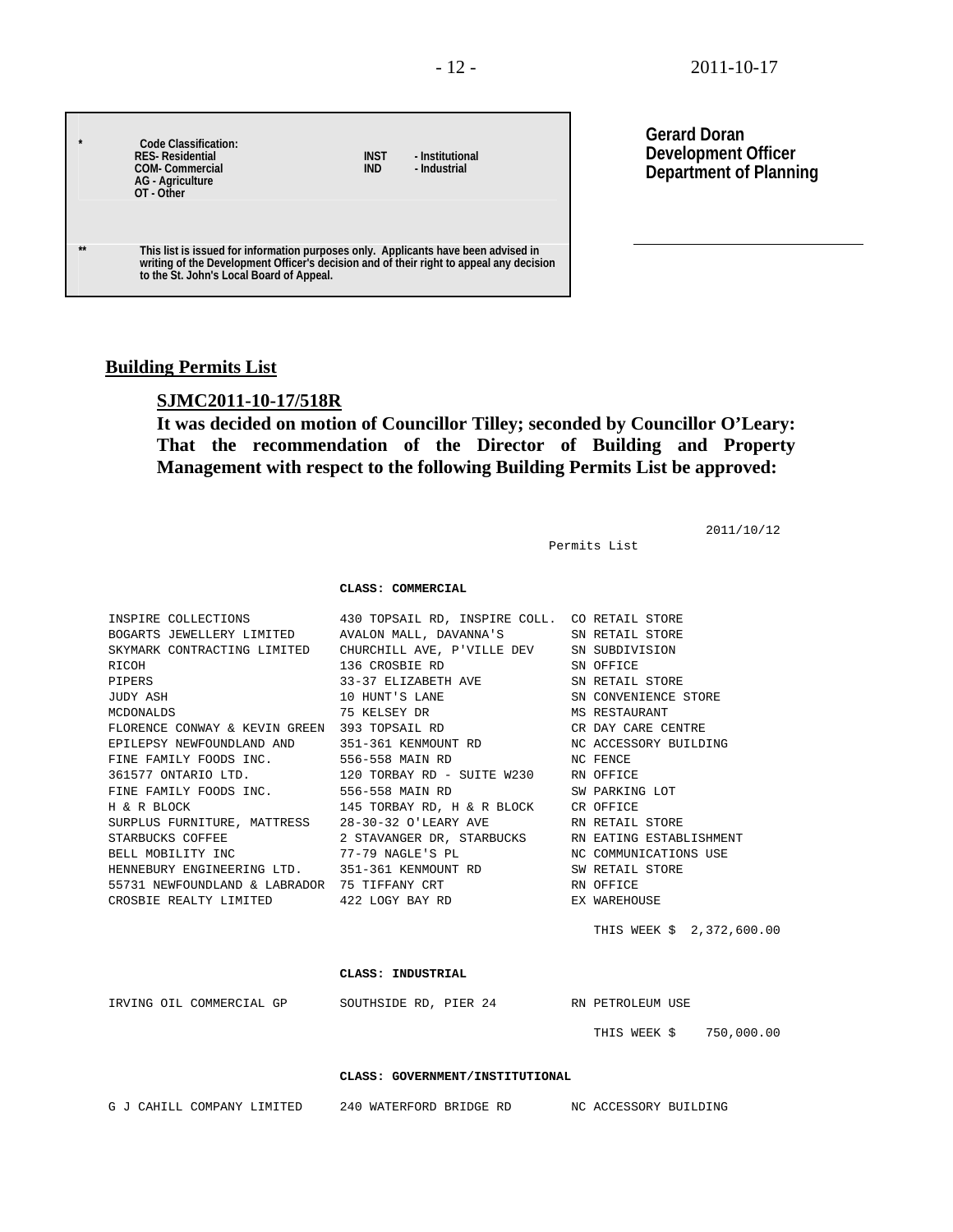THE TOWER CORPORATE CAMPUS 276 WATERFORD BRIDGE RD RN OFFICE THE TOWER CORPORATE CAMPUS 276 WATERFORD BRIDGE RD PH III TI OFFICE

THIS WEEK \$ 1,504,000.00

### **CLASS: RESIDENTIAL**

 DON & HEATHER LEWIS BROOKFIELD ROAD NC SINGLE DETACHED DWELLING BRIAN BAMBRICK 28 CHAFE AVE NC SINGLE DETACHED DWELLING SKYMARK CONTRACTING LIMITED 121 CHEESEMAN DR - LOT 53 NC SINGLE DETACHED DWELLING ENCON CONSTRUCTION SERVICES 133 CHEESEMAN DR, LOT 47 NC SINGLE DETACHED DWELLING PAUL NEIL 50 DAUNTLESS ST NC FENCE WILLIAM FLEMING 2 EASTMEADOWS AVE NO ACCESSORY BUILDING STEVE BUTT 11 EDMONTON PL NC ACCESSORY BUILDING DEER PARK CONTRACTING 24 GALAXY CRES - LOT 16 NO SINGLE DETACHED DWELLING CARDINAL HOMES 61 GLENLONAN ST, LOT 87 NC SINGLE DETACHED DWELLING SKYMARK CONTRACTING 115 GREAT EASTERN AVE, LOT 63 NC SINGLE DETACHED & SUB.APT DEER PARK CONTRACTING  $\begin{array}{ccc} 4 & \text{HALLIDAY PL} \end{array}$  NC SINGLE DETACHED DWELLING GREG MARTIN 174 HAMILTON AVE NO FENCE DONALD SCOTT LEWIS & STEPHANIE 43 JENNMAR CRES NC ACCESSORY BUILDING BERTHA HARTERY 2 LEONARD PL NC PATIO DECK EDNA HEFFERNAN 675 MAIN ROAD NC ACCESSORY BUILDING AUSTIN'S CONTRACTING INC 16 MIRANDA ST, LOT 101 NC SINGLE DETACHED & SUB.APT NEIL HICKS 38 NEWMAN ST NC PATIO DECK JUSTIN WARREN 7 OAKMOUNT ST NC ACCESSORY BUILDING 13 OBERON ST, LOT 145 NC SINGLE DETACHED DWI CLARE MURPHY 55 PARADE ST NC FENCE CLARE MURPHY 55 PARADE ST NC ACCESSORY BUILDING COADY DEVELOPMENTS INC. 6 PRINCE WILLIAM PL NC FENCE CRAIG SHEPPARD & JUDY CRAIG 10 ROCHE ST NO FENCE CARDINAL HOMES LIMITED 84 ROTARY DR, LOT 95 NC SINGLE DETACHED & SUB.APT PETER DWYER 95 ROTARY DR, LOT 99 NC SINGLE DETACHED DWELLING JARED SAUNDERS 103 SEABORN ST NC ACCESSORY BUILDING ENCON CONSTRUCTION LIMITED 100 TEAKWOOD DR, LOT 17 NC SINGLE DETACHED DWELLING WAYNE KING 63 TEAKWOOD DR, LOT 69 NC SINGLE DETACHED DWELLING GARY W. & BARBARA J. KNEE 26 VINNICOMBE ST NC ACCESSORY BUILDING THOMAS HENNIFENT 3 BLUE JACKET PL CR SUBSIDIARY APARTMENT ERCO HOMES<br>ERCO HOMES 94 BLUE PUTTEE DR, LOT 106 CR SINGLE DETACHED DWELLING REARDON CONSTRUCTION & DEVELOP 35 JENNMAR CRES, LOT 89 CR SUBSIDIARY APARTMENT NOEL & CANDACE O'REGAN 36 CHEYNE DR EX SINGLE DETACHED DWELLING GREG MARTIN 6 176 HAMILTON AVE EX SINGLE DETACHED DWELLING J & C CAPITAL CORPORATION 28 LEMARCHANT RD EX SINGLE DETACHED & SUB.APT ROBERT HULL AND 8 COMPTON PL RN SINGLE DETACHED DWELLING SEAN P. MACNEILL AND 9 EMERSON ST RN SINGLE DETACHED DWELLING DEAN MCCARTHY AND 66 FRANCIS ST RN SINGLE DETACHED & SUB.APT NFLD & LABRADOR HOUSING CORP. 42 NEW PENNYWELL RD RN SEMI-DETACHED DWELLING  $\,$  LABRADOR HOUSING CORP  $\,$  44 NEW PENNYWELL RD NFLD & LABRADOR HOUSING CORP. 46 NEW PENNYWELL RD RN SEMI-DETACHED DWELLING NFLD & LABRADOR HOUSING CORP 48 NEW PENNYWELL RD RN SEMI-DETACHED DWELLING NFLD & LABRADOR HOUSING CORP. 50 NEW PENNYWELL RD RN SEMI-DETACHED DWELLING NFLD & LABRADOR HOUSING CORP 52 NEW PENNYWELL RD RN SEMI-DETACHED DWELLING NFLD & LABRADOR HOUSING CORP. 54 NEW PENNYWELL RD RN SEMI-DETACHED DWELLING NFLD & LABRADOR HOUSING CORP 56 NEW PENNYWELL RD RN SEMI-DETACHED DWELLING NFLD & LABRADOR HOUSING CORP. 58 NEW PENNYWELL RD RN SEMI-DETACHED DWELLING NFLD & LABRADOR HOUSING CORP 60 NEW PENNYWELL RD RN SEMI-DETACHED DWELLING CASTLE ROCK CONSTRUCTION 42 NEWTOWN RD RN SINGLE DETACHED DWELLING TED ROWE 12 EXETER AVE SW SINGLE DETACHED DWELLING JAMIESON KING 32 NOTRE DAME DR SW SINGLE DETACHED DWELLING

ROLAND & CARLA LAWRENCE 17 BANNERMAN ST NC TOWNHOUSING 48 LADYSMITH DR SW SINGLE DETACHED & SUB.APT

NC SINGLE DETACHED DWELLING

THIS WEEK \$ 5,637,700.00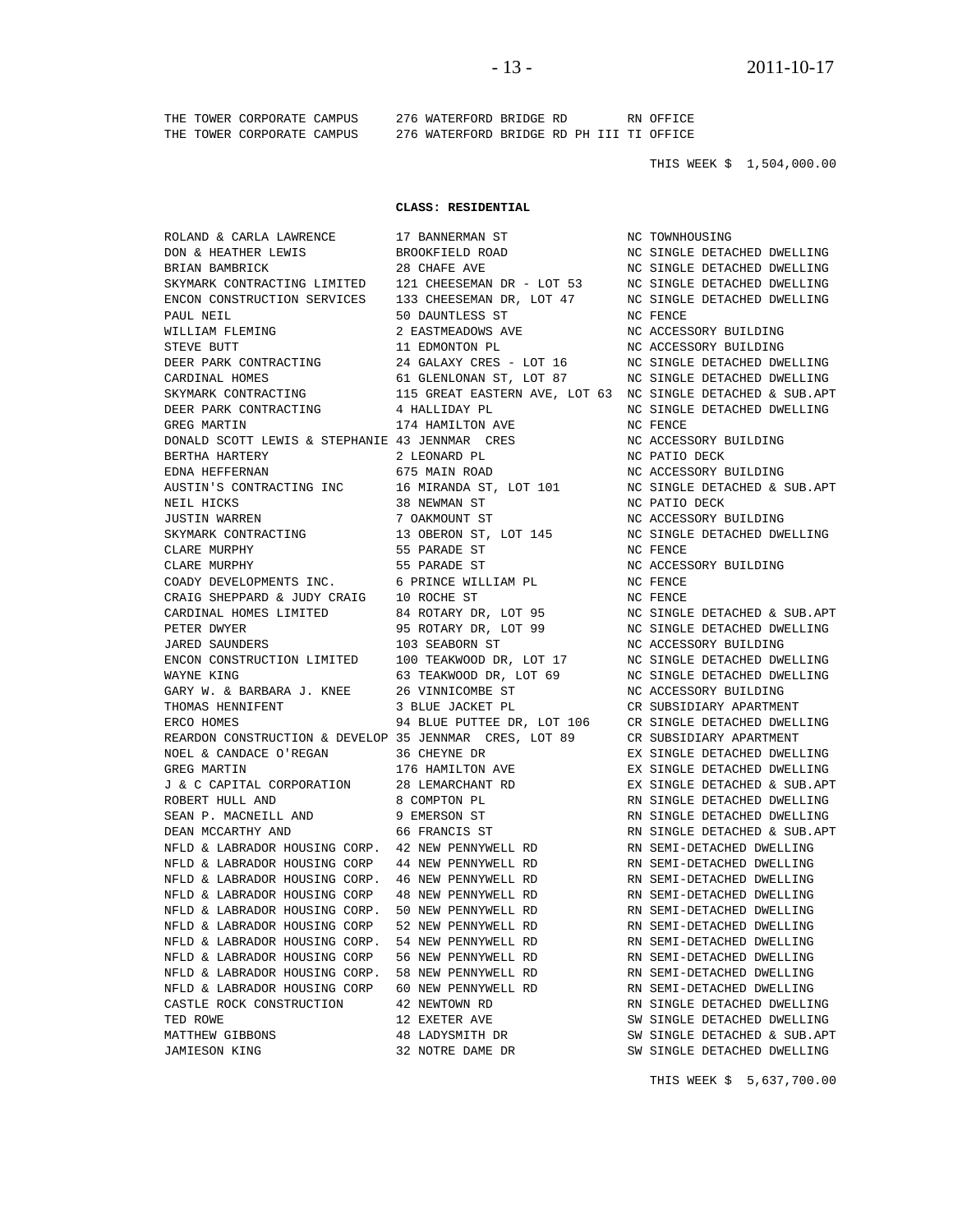**CLASS: DEMOLITION** 

PARKDALE PROPERTIES LIMITED 7 CALVER ST  $\hfill$  DM SINGLE DETACHED DWELLING

THIS WEEK \$ 2,000.00

THIS WEEK''S TOTAL: \$ 10,266,300.00

REPAIR PERMITS ISSUED: 2011/10/06 TO 2011/10/12 \$ 151,610.00

### LEGEND

|     | CO CHANGE OF OCCUPANCY | SN  | SIGN                 |
|-----|------------------------|-----|----------------------|
| CR. | CHNG OF OCC/RENOVTNS   | ΜS  | MOBILE SIGN          |
|     | EX EXTENSION           | CC. | CHIMNEY CONSTRUCTION |
|     | NC NEW CONSTRUCTION    | CD  | CHIMNEY DEMOLITION   |
| OC. | OCCUPANT CHANGE        | DV. | DEVELOPMENT FILE     |
| RN  | RENOVATIONS            | WS  | <b>WOODSTOVE</b>     |
| SW  | SITE WORK              | DМ  | DEMOLITION           |
|     | TI TENANT IMPROVEMENTS |     |                      |
|     |                        |     |                      |

# **Payrolls and Accounts**

# **SJMC2011-10-17/519R**

**It was decided on motion of Councillor Tilley; seconded by Councillor O'Leary: That the following Payrolls and Accounts for the weeks ending October 13, 2011 be approved:** 

> **Weekly Payment Vouchers For The Week Ending October 13, 2011**

# **PAYROLL**

| Public works             | \$339,793.38 |
|--------------------------|--------------|
| Bi-Weekly Administration | \$758,513.07 |
| Bi-Weekly Management     | \$408,910.33 |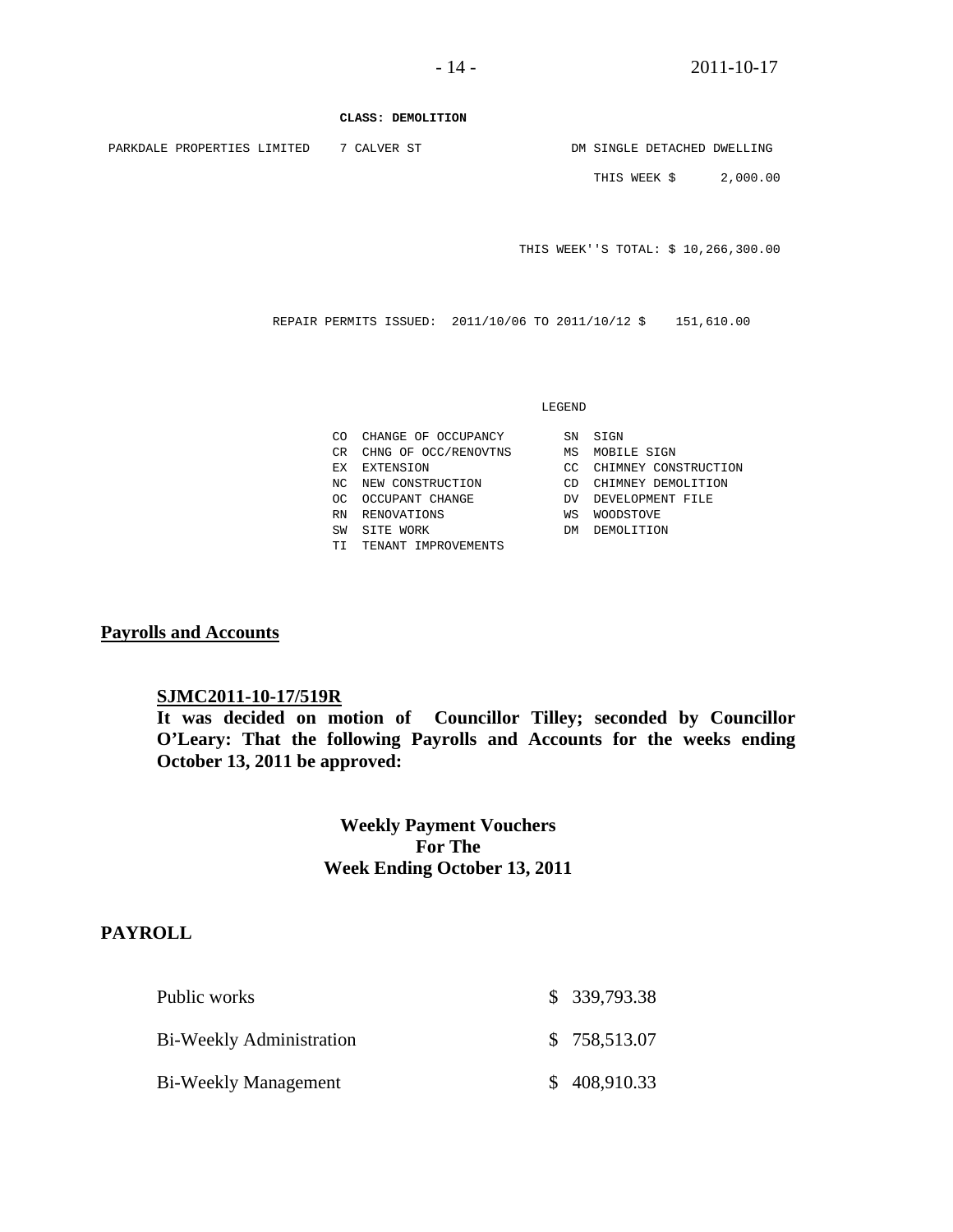| <b>Bi-Weekly Regional Fire Department</b> |  | \$664,935.23 |
|-------------------------------------------|--|--------------|
|-------------------------------------------|--|--------------|

# **ACCOUNTS PAYABLE** \$1,650,681.28

# **Total: \$3,822,833.29**

# **34 Eastbourne Crescent**

Council considered a memorandum dated October 12, 2011 from the City Solicitor regarding the above noted.

# **SJMC2011-10-11/520R**

**It was moved by Councillor Breen; seconded by Councillor Hann: That approval be granted to convey a parcel of land (as outlined) acquired by the City between the rear of Eastbourne Crescent and the back of an off ramp for the Outer Ring Road for the purpose of conveying to Eastbourne Crescent property owners, be conveyed to the owners of 34 Eastbourne Crescent, as per the recommendation of the City Solicitor.** 

# **The motion being put was unanimously carried.**

# **McBride's Hill – Newfoundland Power Switch**

Council considered a memorandum dated October 12, 2011 from the City Solicitor regarding the above noted.

# **SJMC2011-10-17/521R**

**It was moved by Councillor Hickman; seconded by Councillor Hann: That City land on McBride's Hill, identified as the location for the installation of a new underground switch, currently located underground at Water Street near the intersection of McBride's Hill, be sold to Newfoundland Power, for \$5,000.00, subject to all requirements of the City's Departments of Engineering and Public Works and Parks being met by Newfoundland Power during the installation of the switch unit.** 

# **The motion being put was unanimously carried.**

# **New Year's Eve Fireworks Display**

Council considered a memorandum dated October 12, 2011 from the Director of Economic

Development, Tourism and Culture regarding the above noted.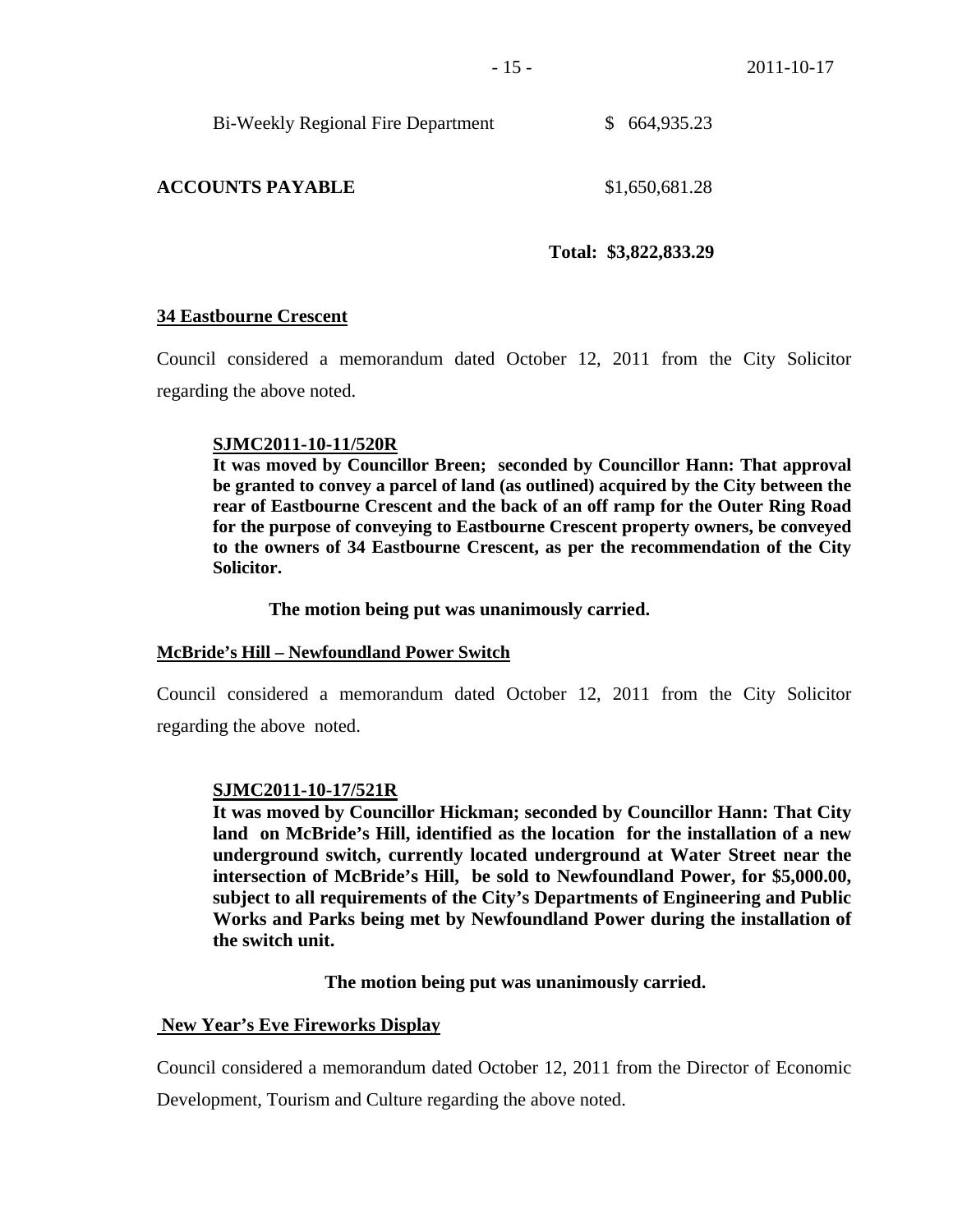# **SJMC2011-10-17/522R**

**It was moved by Councillor Hanlon; seconded by Councillor O'Leary: That the New Year's Eve Fireworks proposal be awarded to Fireworks F/X in the amount of \$15,000 (inclusive of all taxes and Fees).** 

# **The motion being put was unanimously carried.**

# **Committee Chairs**

# **SJMC2011-10-17/523R**

**It was moved by Deputy Mayor Duff; seconded by Councillor Collins: That the following Committee Chairs for the period October 2011/September 2013 be approved, effective October 17, 2011:** 

# **Standing Committees**

| Finance & Administration               | <b>Councillor Breen</b>   |
|----------------------------------------|---------------------------|
| Public Works, Environment & Protection | <b>Councillor Collins</b> |
| Parks & Recreation                     | <b>Councillor Galgay</b>  |
| Planning & Housing                     | Councillor Hann           |
| Economic Development & Tourism         | <b>Councillor Tilley</b>  |
| <b>Audit Committee</b>                 | Mayor O'Keefe             |
|                                        |                           |
|                                        |                           |

# **Non-Standing Committees**

- 1. Animal Control Councillor O'Leary
- 2. Cruise Ship Mayor O'Keefe
- 3. Police and Traffic Councillor Colbert
- 4. Regional Fire Services (Co-Chair) Councillor Breen
- 5. Regional Water Services Deputy Mayor Duff
- 6. Regional Waste Management (Serve) Deputy Mayor Duff
- 7. Regional Waste Water **Deputy Mayor Duff**

Councillor Hann

# **The motion being put was unanimously carried.**

# **Councillor O'Leary**

Councillor O'Leary noted that the City of St. John's and its funding partners, the Province of Newfoundland and Labrador, and the Canadian Constituency Office - Nunatsiavut Government, will officially unveil Angels Corner at the intersection of Prescott Street and Duckworth Street on Thursday, Oct. 20 at 10:00 a.m. Mayor Dennis O'Keefe and Councillor Sheilagh O'Leary, chair of the Angels Corner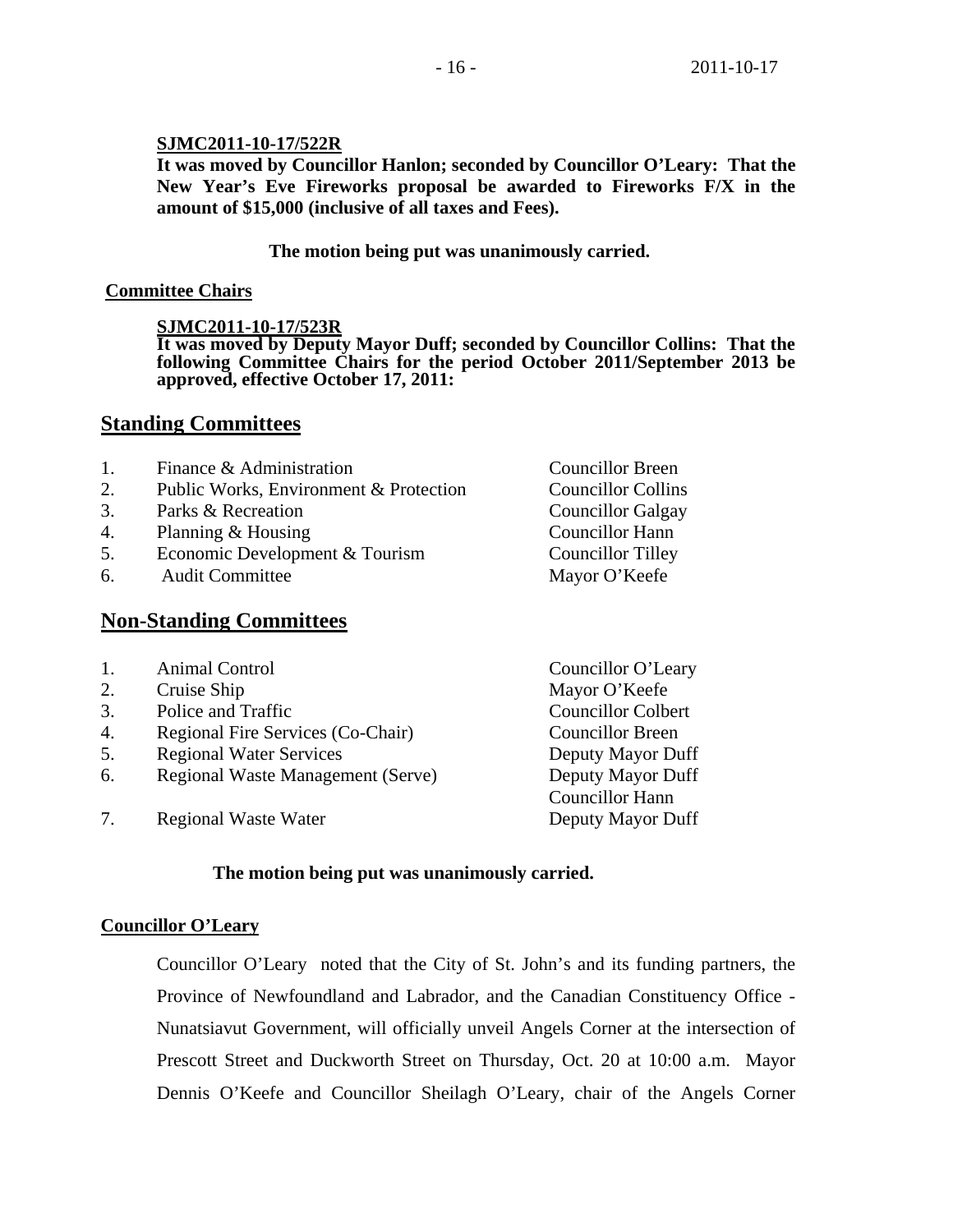Committee, will speak on behalf of the City of St. John's. Representatives from the Province of Newfoundland and Labrador and the Canadian Constituency Office - Nunatsiavut Government will also speak at the event.

Councillor O'Leary congratulated the organizers and participants of the North Atlantic Forum - Culture, Place & Identity at the Heart of Regional Development, held at the Delta on October 13 to 15, 2011, which was an international conference exploring how the strong cultural identity of remote rural communities, islands and coastal regions can contribute to the development of sustainable communities and local economies.

Councillor O'Leary congratulated the St. John's International Women's Film Festival taking place October 18 to 22, 2011.

# **Councillor Hickman**

Councillor Hickman advised that the Department of Canadian Heritage is making available funding for community celebrations in honour of the Queen's 60-year reign, her service and dedication to this country. The deadline for funding applications is October 31, 2011.

Councillor Hickman noted the one year anniversary of the City's curbside recycling program which over this period helped divert 3600 tonnes of recyclables from the landfill. He congratulated residents for taking part, 70 percent of whom regularly put recycling at the curb. He also commended the waste management team on the success of the program.

# **Councillor Breen**

Councillor Breen congratulated Danny Williams, Glen Stanford and all staff who helped contribute to the success of the St. John's IceCaps in their first American Hockey League game at Mile One Centre.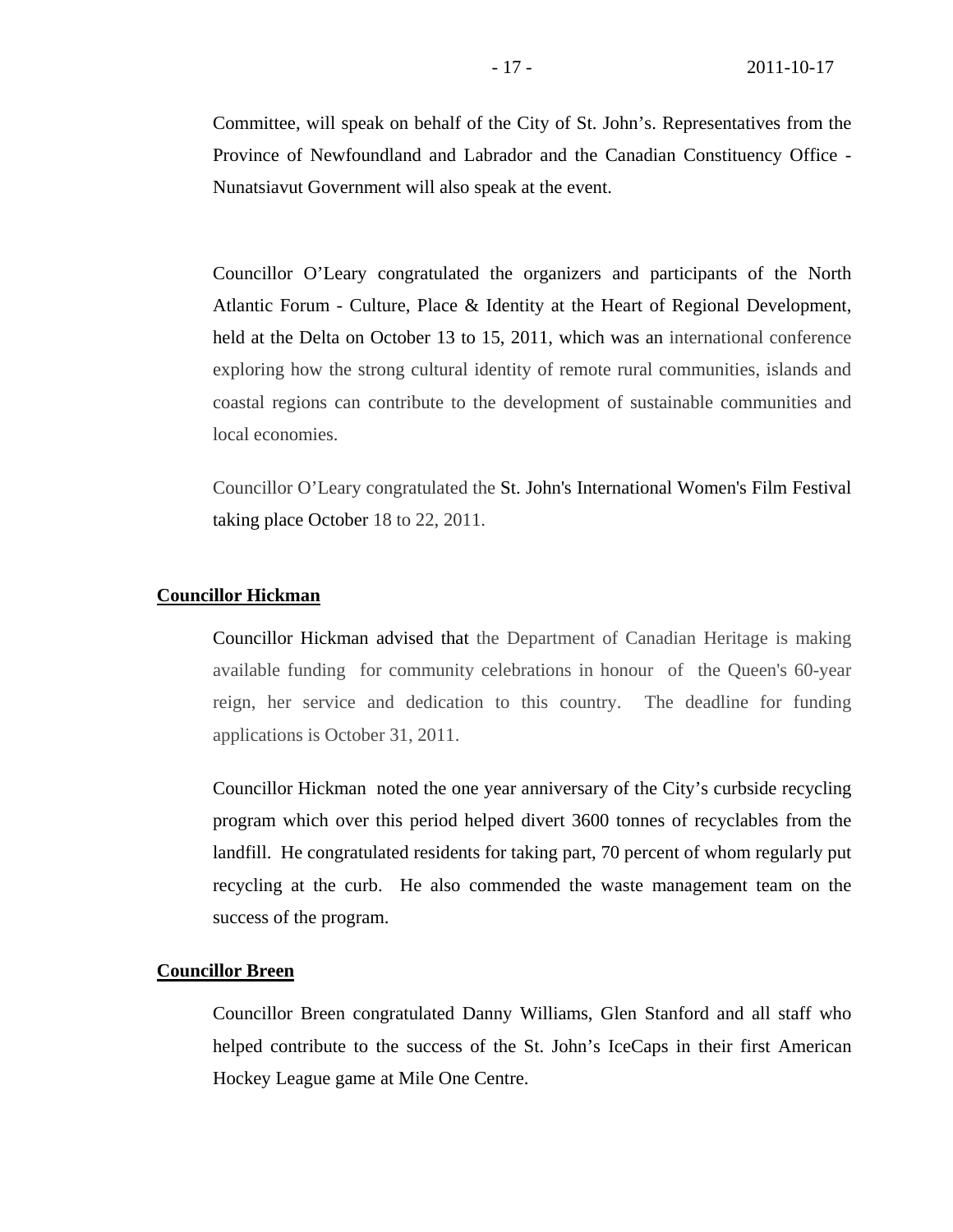Councillor Breen noted he has received complaints from residents that developers of the Long Term Care Facility on Newfoundland Drive are working outside the noise bylaw restriction, and indicated that steps are being taken to bring the situation under control.

Councillor Breen noted that he intends to bring forward a proposal to establish a skate board park for the east end of the City to the Parks and Recreation Committee for consideration.

# **Councillor Tilley**

 Councillor Tilley asked the status of establishing a dog park for the West End/Mundy Pond area of the City. The Deputy City Manager/Director of Public Works and Parks advised that the matter will be brought back to Council if any surplus funding becomes available following examination of the budget.

Councillor Collins advised that the possibility of locating a dog park in an area across from Bowring Park will be brought forward to the Parks and Recreation Standing Committee for consideration.

# **Councillor Tilley**

Councillor Tilley noted that CLB member, Major William Tilley received his 85 year service bar during a ceremony at the Anglican Cathedral on Sunday and asked that the Mayor write him a letter of congratulations on behalf of Council.

# **Councillor Hanlon**

Councillor Hanlon referenced an Article appearing in Progress Magazine, titled "Dream Teams" focusing on weather forecasts for the offshore oil industry, measures the effects of environmental pollution on fish health, forecasts vessel routes, and profiles icebergs. A copy will be made available to all member of Council.